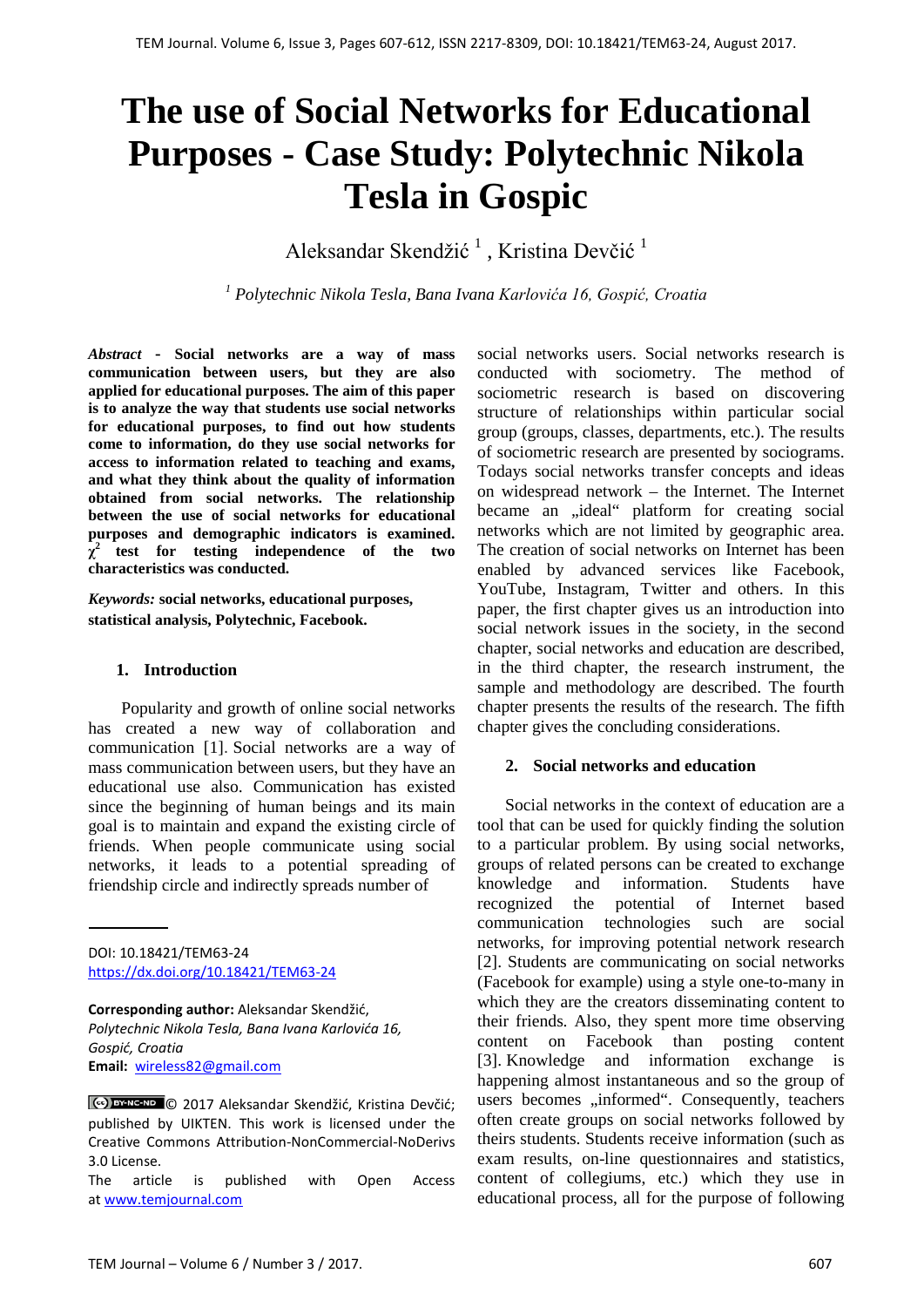educational teaching content. Social networks are also a platform for multimedial content exchange whithin educational process. An additional possibility is "live" teaching by live streaming service which can improve the educational process. Popularization of social networks reached its peak by using the Internet on the move. Mobile phones and tablets are platforms on which social networks can be used on the move. Information are distributed currently and individuals or groups get them on time. Additional possibility like chat services enable information and knowledge exchange through real time conversation. There are many educational materials (teaching materials) specially prepared for teaching using social networks. In the content editing on social networks, children's parents, students' parents and others can be included. The aim of these connections is creating virtual communities and one of examples of good practice is social network Edmodo. Edmodo is a social network that can be used for linking and collaboration between students and teachers and their parents also. Social network Edmodo helps in resolving communication and collaboration problems. Time spent in classroom does not have to be limited to 45 minutes. It lasts as much there is interest in a subject [4]. Social networks bring the contest closer to students. Through idea of exchange and collaboration, social networks can encourage students to engage in discussion, but also to accept each others. The recognition of educational potential of social networks in Croatia is presented in research Matešić, Vučković, Dovedan, (2009.) *Social software: teaching tool or not?* (Table 1.).

*Table 1. Social networks use explained on a sample of 268 students and 100 teachers. [5]*

| Reason for using social software          | Teachers | <b>Students</b> |
|-------------------------------------------|----------|-----------------|
| Data retrieval and information extraction | 52%      | 70.15%          |
| Education                                 | 36%      | 50.37%          |
| Selfpromotion                             | 4%       | 19.40%          |
| Reconecting with old contacts             | 20%      | 49.25%          |
| Maintaining contacts                      | 30%      | 61.57%          |
| Connecting with new contacts              | 12%      | 33.21%          |
| Organization and planing of new events    | 12%      | 34.33%          |
| Other                                     | 4%       | 5.22%           |

As we can see from table 1. and from the mentioned research conducted in 2009, 50.37 % of students use social networks for educational purposes, while 36% of teachers think the same. Even 79.15% of students use social networks for distribution of information and gathering data. Teachers think the same, even 52% of them. According to the same research from 2009, teachers highlighted the main advantages and disadvantages of the educational process using social networks. Advantages include quality of teaching process

supported by technology development, simplified process of getting and sharing information and discussion. The main disadvantages include content security, authorship of materials, lack of knowledge about creation of digital educational content, existence of e-learning system. Social networks also have the property of being "searchable" as mentioned in the paper work Watts, Dodds, Newman; Identity and search in social networks (2008) [6].

In conclusion, social networks not have to be used in non-verbal communication necessarily. They are more like a tool with optional, everyday communication, but also can be used in educational purposes. In that case, it is necessary to take care about presentation and availability of educational content and the way of creating educational content. It is also necessary to have certain level of informatics as well as information literacy.

According to Boyd and Elison (2008) [7] online social networks can be defined as "*web based service which allows individuals (1) to built public or halfpublic profile within their own system, (2) to articulate the list of other users with whom they share their connection and (3) to look and use their own list of connections and other lists within system.*"

Social networks can be classified as Open Access mediums which do not subject to copyrights and other limits. In registration process, the user is informed about the terms of use and privacy of contents. Social interaction is the main characteristic of social networks fully independent of different social themes in community.

According to Wellman "the world is made of *networks, not of groups of interest*" [8]. As quoted in Skendzic, Kovacic and Macinko (2012) the key term in the context of social networks is identity [9]. Identity is also a tool for recognizing each other in network community. User's identity contains personal data as well as different features (habits) which are changing over time.

*Table 2. Five most popular social networks according to the numbers of visitors on February 2017.* 

| Social network | <b>Monthly Visitors</b> |
|----------------|-------------------------|
| Facebook       | 1.860.000.000           |
| Youtube        | 1.000.000.000           |
| Instagram      | 600.000.000             |
| Twitter        | 313,000,000             |
| Reddit         | 234,000,000             |

Source[: https://www.dreamgrow.com/top-15-most](https://www.dreamgrow.com/top-15-most-popular-social-networking-sites/)[popular-social-networking-sites/](https://www.dreamgrow.com/top-15-most-popular-social-networking-sites/) (April 19<sup>th</sup>, 2017) [10]

According to data shown in table 2., Facebook had the most significant attendance of 1.860.000 users. One step behind is YouTube service with monthly popularity of 1.000.000 users. The figures speak about Facebook popularity: more than 1.15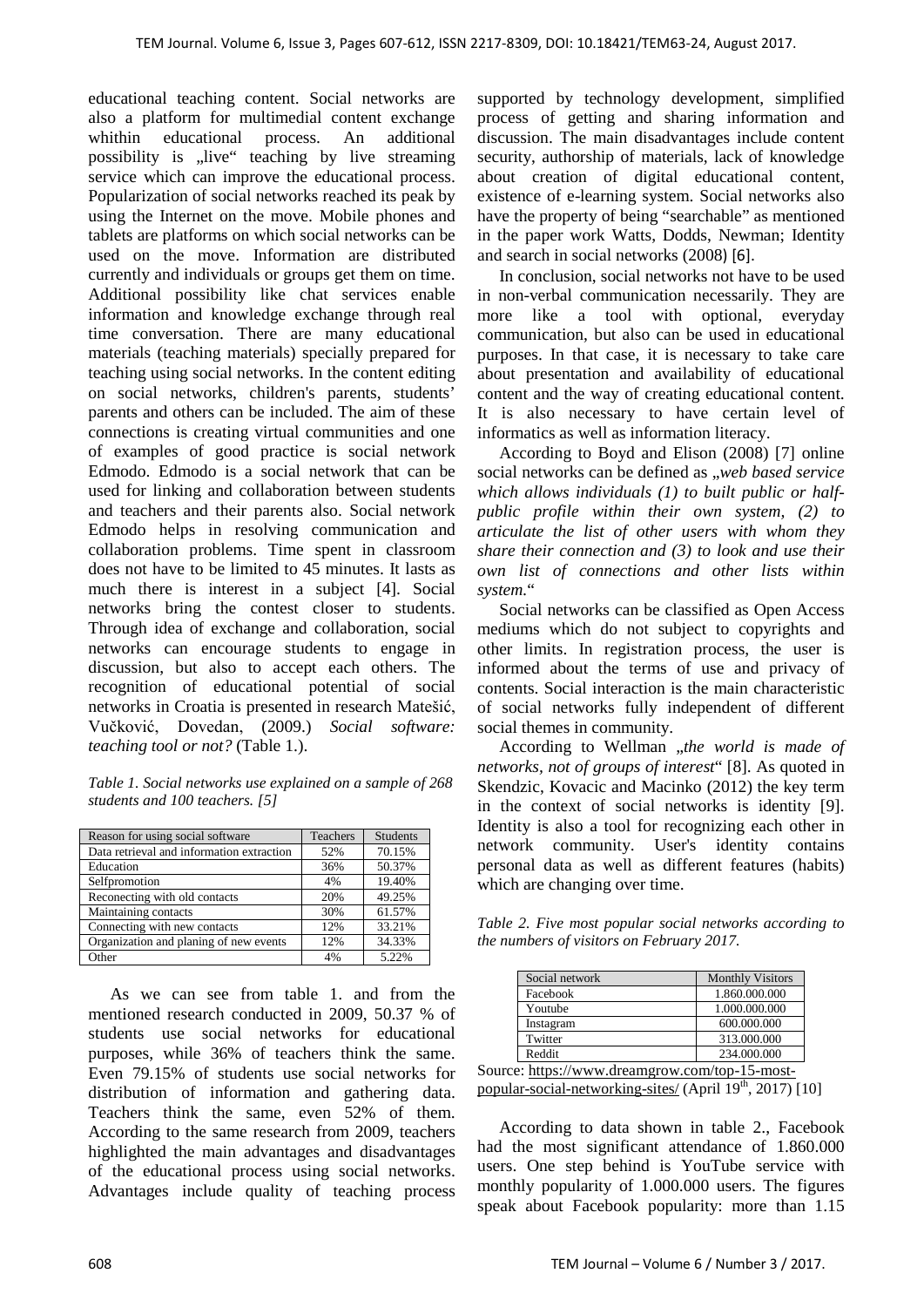billion of active users monthly, 1.23 billion users logged in every day, 1.74 billion of active mobile users, every second five user profiles are created on Facebook, average user has 130 "friends", users spend 20 minutes on average using Facebook [11] [12]. Statistical data for the Republic of Croatia in category "Education" (Croatian Universities) are shown in Figure 1. According to Grenhow (2011) "*social network sites, typically seen as a distraction, might be re*‐*envisioned as supports for revised student learning outcomes*"[13].



*Figure 1. Ranks and the number of Facebook web page*  fans in category "Education" (Croatian Universities). Source: [https://www.socialbakers.com/statistics/facebook/](https://www.socialbakers.com/statistics/facebook/pages/total/croatia/society/education/university/) [pages/total/croatia/society/education/university/](https://www.socialbakers.com/statistics/facebook/pages/total/croatia/society/education/university/) (April 19<sup>th</sup> 2017) [14]

#### **3. Research instrument and a sample**

#### *3.1. Research instrument*

In this research the method of questionnaire was applied. The questionnaire consisted of six demographic questions (age, gender, year of study, student status, average success and enrolled study). The second part of the questionnaire consisted of eleven questions about the use of social networks. The questions were about the frequency of using social networks, time spent on social networks, the purpose of using social networks, the exchange of information through social networks, getting information through social networks, the validation of information obtained through social networks, the need of creation a Polytechnic profile on social networks.

#### *3.2. Sample*

The research was conducted in March 2017. 83 students from the Polytechnic Nikola Tesla in Gospić participated in this research. Respondents were randomly selected based on the principle of a simple random sample. Out of the total number of completed questionnaires, 48.19% were students of Professional Study of Economics of Entrepreneurship, 51.81% were students of Professional Study of Road Traffic. Average age of respondents was 20.23 years. There were 52.11% male students and 47.89% female students. 47% were students of the first year studies, 15.66% were students of the second year studies and 37.34% were students of the third year studies.

Full-time students were mainly included in the survey: 90.36% were full-time and 9.64% of the students were part-time. 12.9% of the respondents had average success excellent-very good, 67.74% good-sufficient, while 19.36% did not pass any exam until the questionnaire was completed. 98.8% of the respondents had a profile on one of the social networks, while 1.2% had no profile. Most commonly used social network was Facebook (85.26% of the respondents), then Google+ (10.5% of the respondents), then Twitter (1% of the respondents), and others (3.16% of the respondents). Hence, we considered that the sample was representative.

#### **4. Results of the study**

According to the data obtained from the questionnaire, 15.66% of the students use social networks for up to 1 hour per day, 36.15% for 2 to 3 hours per day, and 48.19% for more than three hours per day. 86.75% of the students use social networks for getting information about teaching, while 13.25% do not use them. According to the answers of the respondents, students consider that the possibility of using social networks for educational purposes is very good (16.87%), good (42.17%), medium (34.94%), weak (4.82%) and very weak (1.2% ). These data are shown in Figure 2.



*Figure 2. Use of social networks in educational purposes.* Source: author's calculation.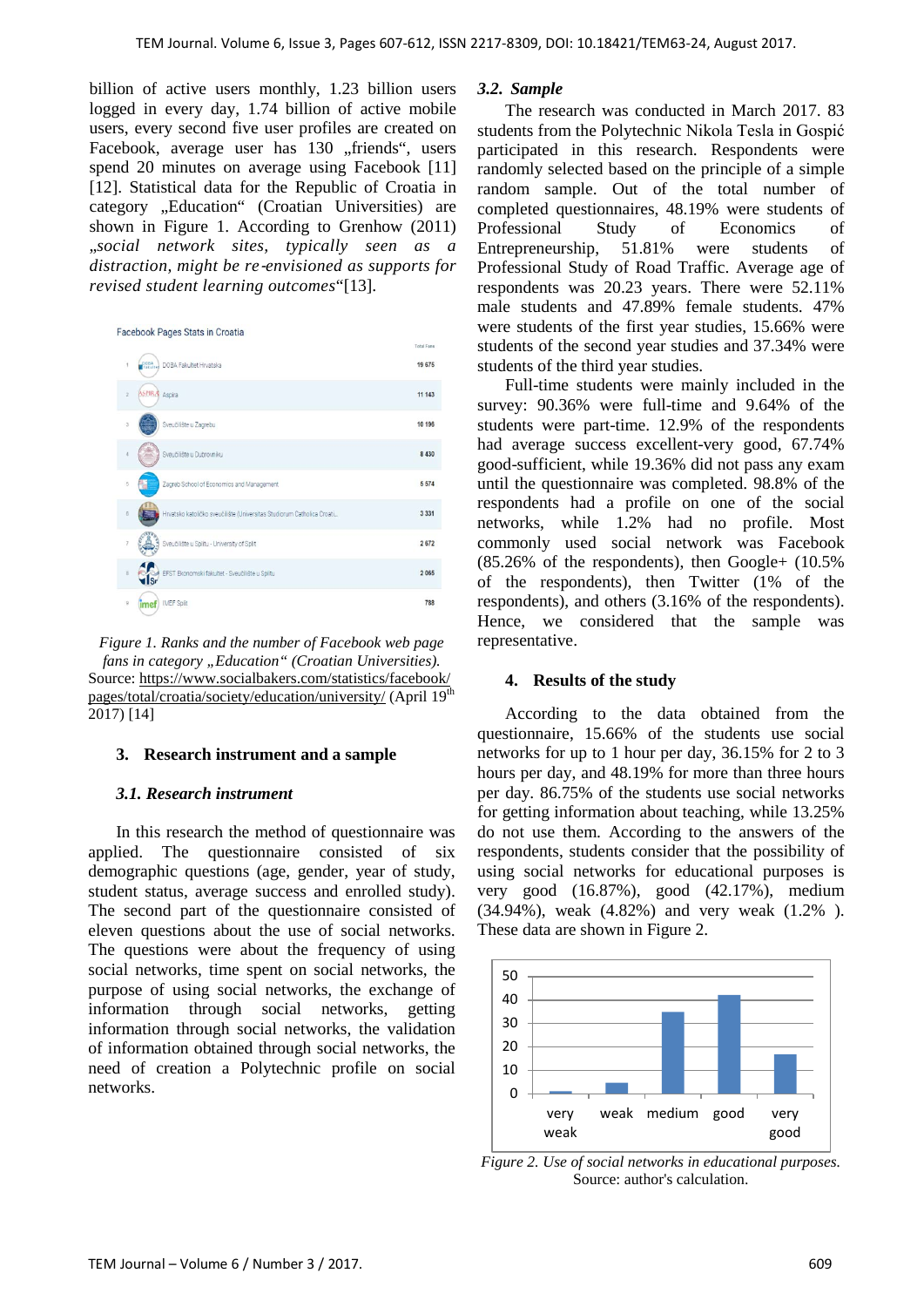Students use social networks for exchange of information with their colleagues (18.07%), then through groups created for this purpose (27.71%) and all of the above (54.22%). Students consider that social networks make it faster to access information related to teaching (61.45%), while 3.61% think that social networks don't make it faster to access to information related to teaching. 34.94% of the respondents are not sure. The data described above is shown in Figure 3.



*Figure 3. The social network provides faster access to information related to teaching.* Source: author's calculation.

27.71% of the students use social networks for discussion about actualities at the Polytechnic, 31.33% do not use them, and 40.96% of students use them sometimes. The data described above is shown in Figure 4.



*Figure 4. Use of social networks to discuss about actualities at the Polytechnic.* Source: author's calculation.

39.76% of the students claim that social networks help them to get information about studies and exams, 9.64% claim that they don't help them, while 50.6% of them claim that social networks only help them sometimes. These data are shown in Figure 5.



*Figure 5. Social networks as a help in getting information about studies and exams.* Source: author's calculation.

9.64% of the students claim that all information obtained through social networks are reliable, 33.74% of them claim the contrary, while 56.63% of the students always additionally check information obtained through social networks. These data are shown in Figure 6.



*Figure 6. Information obtained through social networks are reliable.* Source: author's calculation.

60.24% of the students consider social networks necessary for getting information related to teaching at the Polytechnic, while 39.76% of the students think the contrary. 69.88% of the students believe that the Polytechnic should create a profile on one of the popular social networks in order to improve the timeliness of informing students, while 30.12% of students think the contrary. The data described above are shown in Figure 7.



*Figure 7. Social network profile of the Polytechnic.* Source: author's calculation.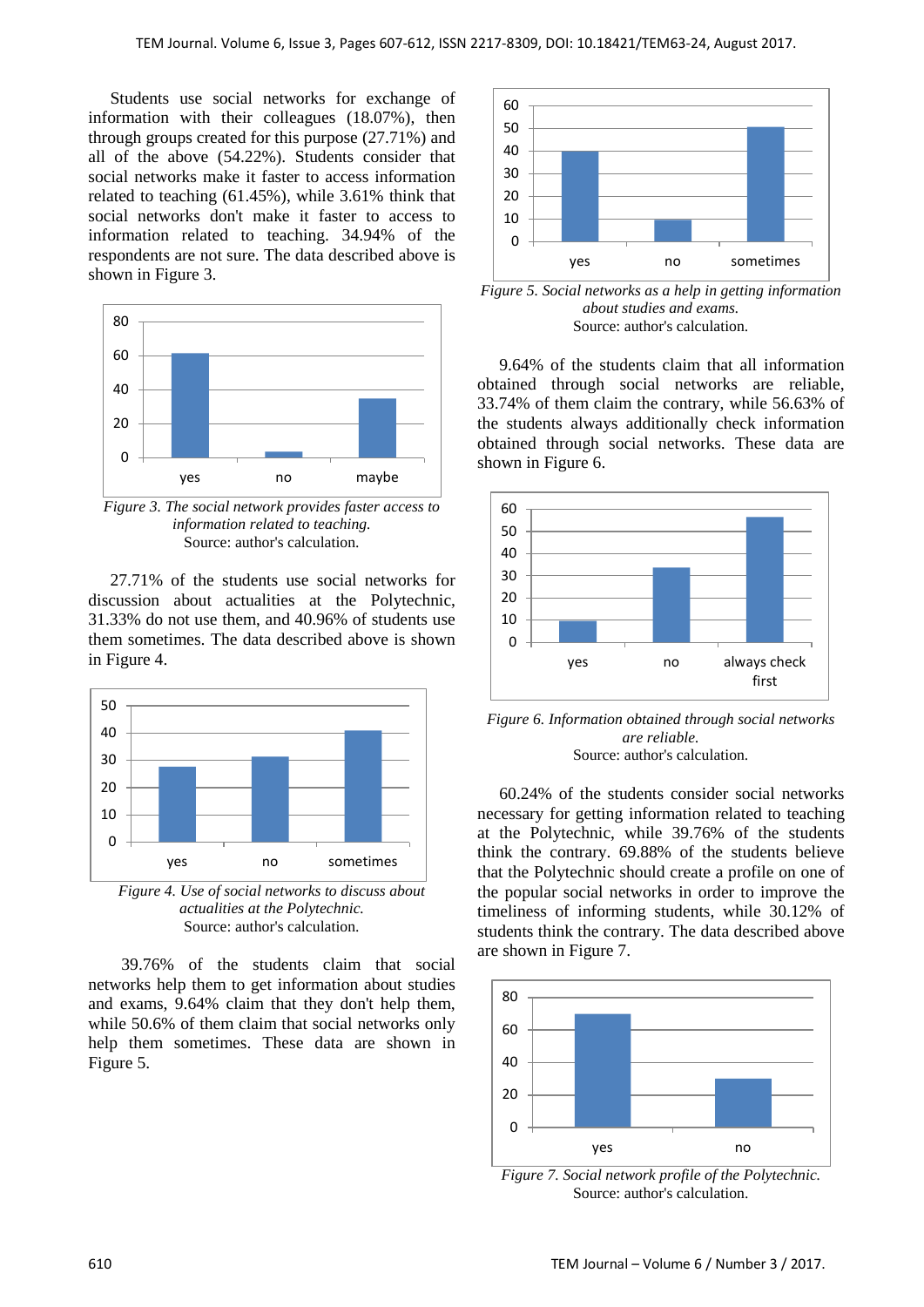For the purpose of the research, the examination of the independence of two characteristics was carried out using  $\chi^2$  test.

The analysis showed that there is a significant relationship between the gender of the students and the speed of accessing the information related using social networks  $(\chi^2=7, p=0.03)$ . Thus, male students are more inclined to believe that social networks help them to access information related to teaching than the female students. The female students are more skeptical and are not sure about it. Furthermore, relationship between gender and the use of social networks to discuss the actualities at the Polytechnic was significant  $(\chi^2=12.91, p=0.002)$ . Male students use social networks to discuss the actualities at the Polytechnic, while female students do not use them, only occasionally.

The year of study as a demographic characteristic of the students is significantly related to the way that social networks are used for information exchange  $(\chi^2 = 15.73, p = 0.003)$ , so students of the lower years use all the possibilities (through their colleagues and groups created for this purpose) while students of higher years exchange information exclusively through colleagues. There is a significant relationship between the years of study and the belief that social networks are found to be necessary in getting information related to teaching at the Polytechnic  $(\chi^2 = 6.41, p = 0.04)$ . The students of the lower years of study consider social networks as necessary while the students of the higher years of study do not consider them as necessary. Finally, the year of study is also significantly related to the belief that the Polytechnic should create a profile on one of the popular social networks in order to improve the timeliness of informing students, so the students of the lower years of study believe that the Polytechnic should open the profile while to the students of the higher years of study it does not matter  $(\chi^2=6.08, p=0.05)$ .

There is a significant relationship between average success in studying and thinking about the possibilities of using social networks in educational purposes, the students with a lower average success (good-enough) consider this possibility as very good, while the students with better success (very goodexcellent) consider the possibility of using social networks for educational purposes as weak or very weak  $(\chi^2=16.57, p=0.035)$ . The average success is related to the belief that the social networks provide faster access to the information related to the lessons. The students with better average success think that it does not allow them while the students with the lower average success think it allows them  $(\chi^2 = 17.85, p = 0.001)$ . The average success in studying is also related to the opinion whether social networks are necessary in information related to teaching at the Polytechnic, in a way that students with lower

average success consider social networks necessary, while students with a better average success do not consider them necessary  $(\chi^2=11.53, p=0.003)$ . Finally, the average success of the study is also related to the opinion whether the Polytechnic should create a profile on one of the popular social networks in order to improve the timeliness of student information, and students who do not yet have a grade believe that a profile should be created while students with a better average success believe it is not necessary ( $\chi^2$ =6.84, *p*=0.033).

The enrolled study is related to the use of social networks and for the purpose of getting information about teaching, so students of road traffic use social networks for the purpose of getting information about teaching more than economics entrepreneurship students  $(\chi^2 = 4.57,$ =4.57, *p*=0.032). Furthermore, the enrolled study is related to the way the students use social networks to exchange information so that road traffic students get more information from their colleagues than the economic entrepreneurs students, while economic entrepreneurs use groups created for this purpose  $(\chi^2 = 5.5, p = 0.06)$ .

## **5. Conclusion**

The aim of this paper was to analyze social networks with the special emphasis on their application and use for educational purposes. The survey was conducted using a survey questionnaire, and the sample was created from students of Polytechnic Nikola Tesla in Gospić. The analysis showed that students differ significantly in the use of social networks for educational purposes with regard to gender, year of study, average success of study and enrolled study. The male students consider that the social networks allow them faster access to information related to teaching and use social networks used to discuss the actualities at the Polytechnic while the female students do not consider that social networks provide them faster access to information related to teaching and use social networks to a lesser extent for discussion about actualities at the Polytechnic. Lower years of study students exchange information with colleagues and through groups created for this purpose, the social networks are considered necessary in getting information related to teaching and it is considered that the Polytechnic needs to have a profile on one of the popular social networks while students of higher years of study exchange information only through colleagues, consider that the social networks are not necessary in informing about teaching and consider that it is not necessary for Polytechnic to have a profile on one of the popular social networks. Students with a better average success believe that